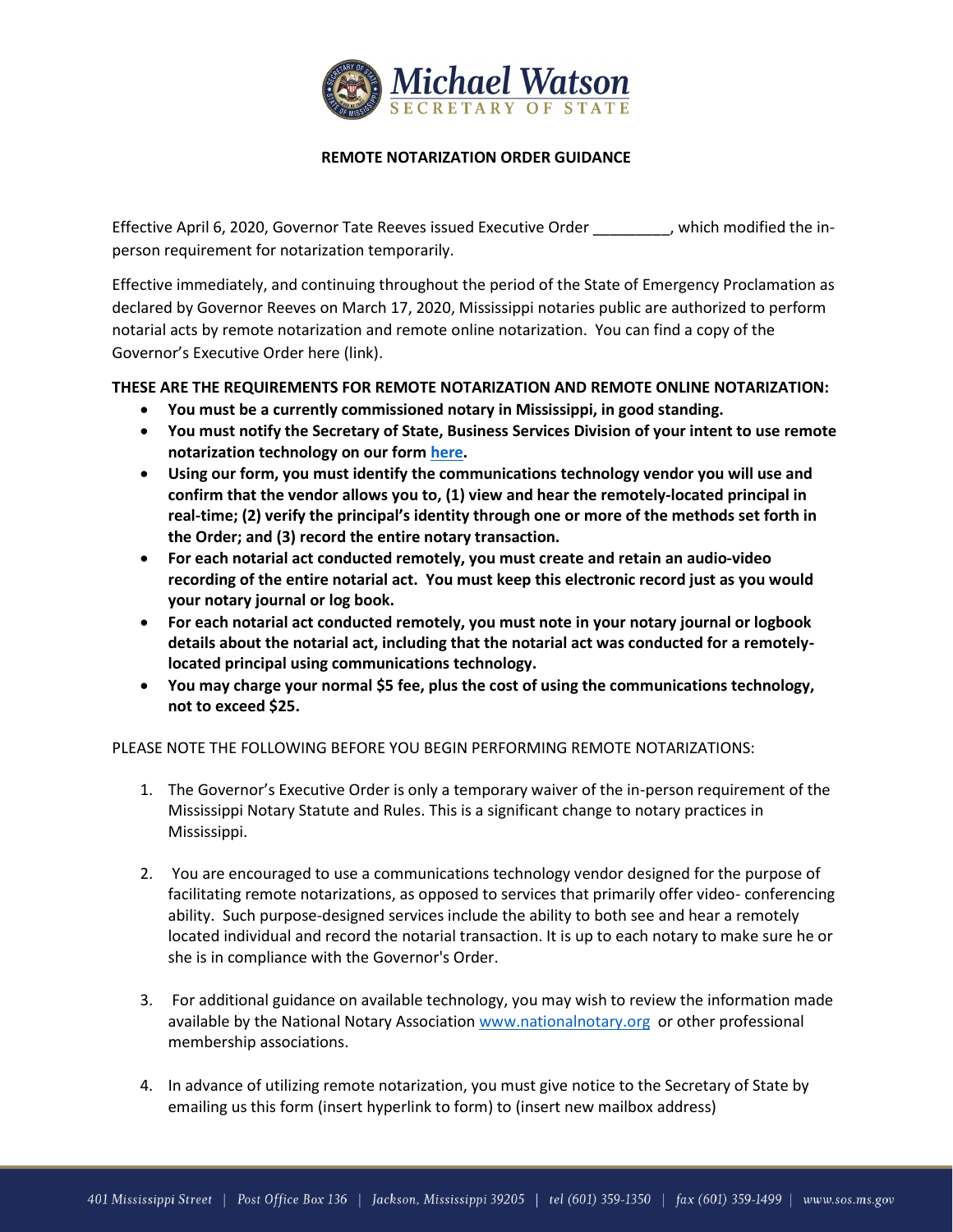- 5. As a commissioned notary, it is your legal responsibility to perform notarizations correctly pursuant to the Mississippi notary statute and Rules. The statute, Rules, and Governor's order are available on our website at [https://www.sos.ms.gov/BusinessServices/Pages/Notaries-](https://www.sos.ms.gov/BusinessServices/Pages/Notaries-Apostilles.aspx)[Apostilles.aspx.](https://www.sos.ms.gov/BusinessServices/Pages/Notaries-Apostilles.aspx)
- 6. You may email any questions about this new process to (insert new mailbox address).

## **Remote Notary FAQS:**

### **What is the difference between remote notarization and remote online notarization?**

**Remote notarization** means that the notary and principal are in different locations, but the documents will be exchanged by mail. The principal will physically sign an original, witnessed by the notary through the technology platform, but then mail the original to the notary for the notary to physically affix his or her seal. In such a case, the date of notarization will be the date that the transaction is witnessed online, not the date the notary's stamp is affixed to the document. However, the original will be the document with the principals physical signature and the notary's physical stamp.

**Remote online notarization** means that the notary and principal are in different locations, but the principal signs electronically, the notary affixes his or her stamp electronically, and the original document is an electronic document. The electronic document can be electronically filed in courthouses that accept online filing. For courthouses that do not accept online filing, the Order provides a way for the notary to certify the electronic document into an original that can be filed by paper.

#### **Is a notary still allowed to perform in-person notarizations?**

Yes, notaries public can still perform notarial acts in person during the state of emergency but should use their best judgment on whether the notarial act is considered essential and abide by social distancing, CDC and MDH guidance in the conduct of any essential notarial services. No Mississippi notary can be forced to perform notary services by remote notarization.

Additional guidance for performing in person notarization amid this current public health crisis can be found here: [https://www.nationalnotary.org/notary-bulletin/blog/2020/03/notaries](https://www.nationalnotary.org/notary-bulletin/blog/2020/03/notaries-precautionscoronavirus.)[precautionscoronavirus.](https://www.nationalnotary.org/notary-bulletin/blog/2020/03/notaries-precautionscoronavirus.)

#### **Does the Secretary of State recommend communication technology vendors?**

No, the Secretary of State does not recommend or endorse a particular communication technology vendor.

#### **Does the Office of the Secretary of State have a list of communication technology vendors?**

The Secretary of State recommends you contact your local professional associations for information regarding communication technology vendors, such as the:

National Notary Association<https://www.nationalnotary.org/> Land Title Association of Mississippi:<https://ltams.org/>

Below is a list of vendors for remote online notarization platforms. The notary is responsible to determine if the vendor meets the requirements in Mississippi. The list is not intended to be an allinclusive or comprehensive list, nor is it an endorsement of any vendor, nor is it any particular order.

[DocVerify](https://www.docverify.com/)